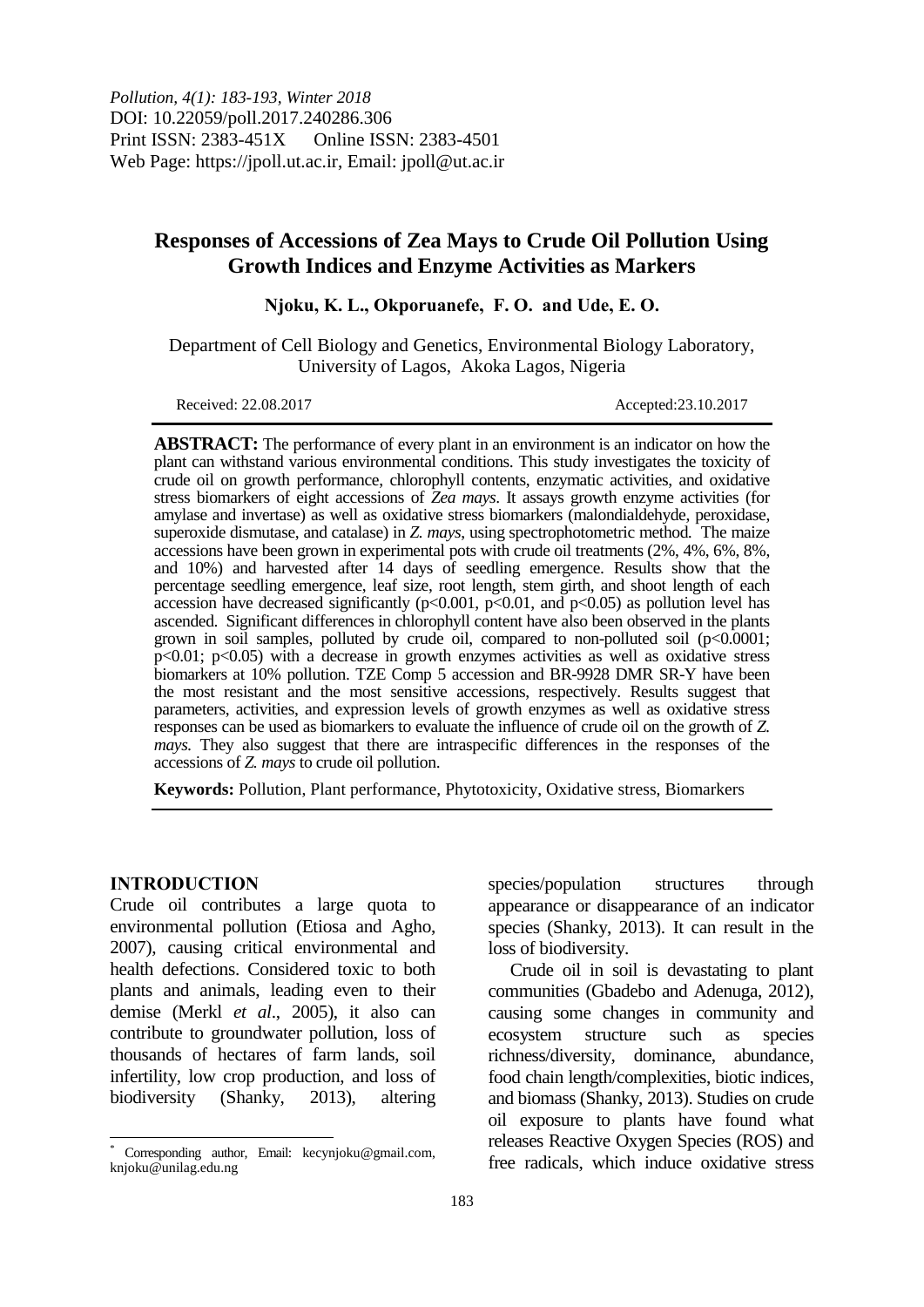and lipid peroxidation (Blokhina *et al.,* 1999; Olubodun and Eriyamremu, 2013). Thus, crude oil pollution may induce biochemical changes, manifested by physiological and morphological responses like emergence, growth, or mortality rates. The effects of crude oil on the growth and performance of plants have been reported in many studies (Ekundayo *et al.,* 2001; Njoku *et al.,* 2008; Omosun *et al.,* 2008; Olubodun and Eriyamremu, 2013) that have shown morphological aberrations and other abnormalities like yellowing, dropping, and complete shedding of leaves and even death in plants, exposed to heavy crude oil pollution.

The importance of using plants to study toxicity of chemicals has been reported by several researchers. According to Omosun, *et al.* (2008) and Njoku, *et al.* (2011), plant responses to pollutants provide a simple and cost-effective method of monitoring environmental pollutants. They also help choosing the crops that can be planted in such polluted areas for agricultural purposes or plants, capable of phytoremediation of such polluted area. The present study aims at determining the responses of eight accessions of *Zea maize* to crude oil pollution, using growth performances and biochemical activities as toxicity markers.

## **MATERIALS AND METHODS**

The Bonny light crude oil, used for the study, was obtained from Warri Refinery and Petrochemical Company, Delta state, Nigeria. Loamy soil was obtained from an abandoned farm land at Ikorodu, Lagos State. Eight accessions of maize (*Zea mays*) seeds (ART/98-SW6-OB-W, BR-9928 DMR SR-Y, TZBR-ELD 3, DMR-ESR-Y, TZE Comp 5, TZPB-SR-W, ART/98-SW1-Y, and BR-9943-DMR-SR-W) were obtained from the Institute of Agricultural Research and Training, Ibadan, Oyo State, Nigeria.

In order to achieve crude oil pollution of 2%, 4%, 6%, 8%, and 10% v/w, 500g of sandy loamy soil was measured into each pot and treated with 10ml, 20ml, 30ml, 40ml, and 50ml of crude oil, respectively. The control samples did not receive any treatment. Each treatment was replicated three times, giving a total of 96 pots in all. The polluted soil was left for five days for stabilization.

Seed viability was done using floatation method (Abolfazi, *et al*., 2016). Three viable seeds of each accession were sown in each pot at a depth of about two centimeter as described in Olubodun and Eriyamremu, (2013). The percentage of seedling emergence was calculated, using the formula described in Njoku *et al.* (2008):

The shoot length, leaf size, plant girth, and root length of each treatment were measured on the  $14<sup>th</sup>$  day of the germination. using a metre rule (Ogbuehi, *et al.,* 2014), while the plant girth was measured using the micrometer screw gauge (Olubodun and Eriyamremu, 2013). The leaf size was estimated using the formula below:

Leaf size  $=$  Length of the longest part of leaf X Breath of the widest part of leaf X 0.75 (Ogbuehi, *et al.,* 2014).

Biochemical analysis was done using chlorophyll content and enzyme activity with the chlorophyll content of *Z. mays* leaves, determined by means of Olubodun and Eriyamremu, (2013) methodology. The amylase and invertase activities got assayed via Somagi (1944) method, while malondialdehyde levels (lipid peroxidation), superoxide dismutase activity, and catalase activities were assayed in accordance with the methods of Nahed, (2011) and peroxidase according to Olubodun and Eriyamremu, (2013) methodology.

Two-way Analysis of Variance (ANOVA) was employed to test the group

toxicity markers.<br>Percentage emergence  $=$   $\frac{\text{Number of seedlings that emerged}}{\text{Number of seedlings that}} \times 100$ er of seedlings that em<br>Number of seeds sown  $=\frac{\text{Number of seedlings that emerged}}{\text{Number of seeds sow}} \times 100$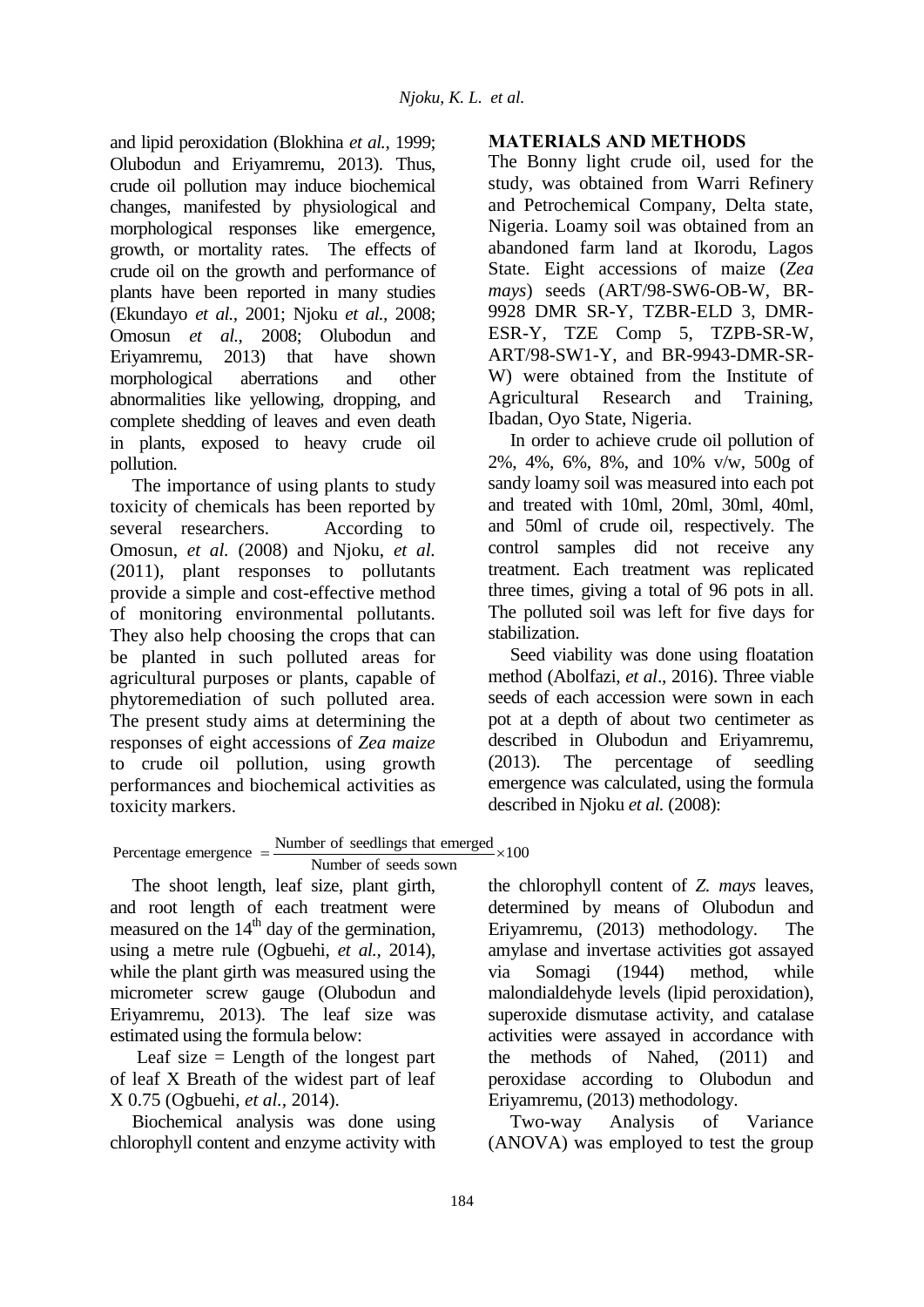means' differences with Turkey's multiple comparison test used to determine the significant variations among the means. Statistical significance differences were tested at  $p<0.001$ ,  $p<0.01$  and  $p<0.05$ . All analyses were carried out, using Graphpad Prism 7.0 software.

#### **RESULTS AND DISCUSSION**

The impact of different crude oil levels on maize seedlings emergence varied (Figure 1) and influenced maize emergence significantly. The seedlings of BR-9928/DMR-SR-Y and BR-9943-DMR-SRW had the least percentage emergence (15% seed emergence at 10% treatment for each). In average, TZE-Comp 5 and TZPB-SR-W accessions had the best percentage emergence across all treatments (80% and 60% seed emergence at 10% treatment respectively). The emergence of the seedling in different treatments varied significantly from one another  $(p<0.001, p<0.01$  and  $p<0.05$ ).

Non-germination of some seeds along with the death of some accessions' seedlings after germination suggests the lethal nature of crude oil at high concentrations. Different response levels, demonstrated by the accessions and recorded in this study, suggest that the effect of crude oil on lethality and survival rate to different plants does indeed

vary. According to Ogbuehi *et al.* (2014), the presence of oil and level of pollution in the soil affects germination and, subsequently, plants' growth in such soil. Similar effects were observed in this study, too. The effect could be due to the formation of polar compounds dissolved in water that can penetrate the seed coat, exerting polar narcosis (Adam and Duncan, 2002; Ogbuehi *et al.*, 2014). Reduction in percentage emergence of seedlings was also recorded for six agronomic plants by Issoufi *et al*. (2006). The results in this study also agreed with the works of Anoliefo and Vwioko (1995) as well as Anoliefo and Edegbai (2000), stating that hydrocarbons can inhibit plant growth. Atuanya (1997) reported that the seeds, sown in the soil which is polluted with crude oil, either fail to germinate at all or undergo retarded growth. These findings conform with the non total germination and death of some seedlings, observed in this study. The higher emergence percentage of TZE-Comp 5 and TZPB-SR-W in the contaminated soil suggests that these accessions have better resistance to crude oil impact or have better adaptive qualities such as invertase activities, noticed in this study; however, crude oil pollution can be detrimental to food security as a result of non-germination or non-survival of these crop plants.



**Fig. 1. Emergence percentage of different accessions of** *Z. mays,* **treated with various concentrations of crude oil. Values are mean ± standard error of double-replicate treatment**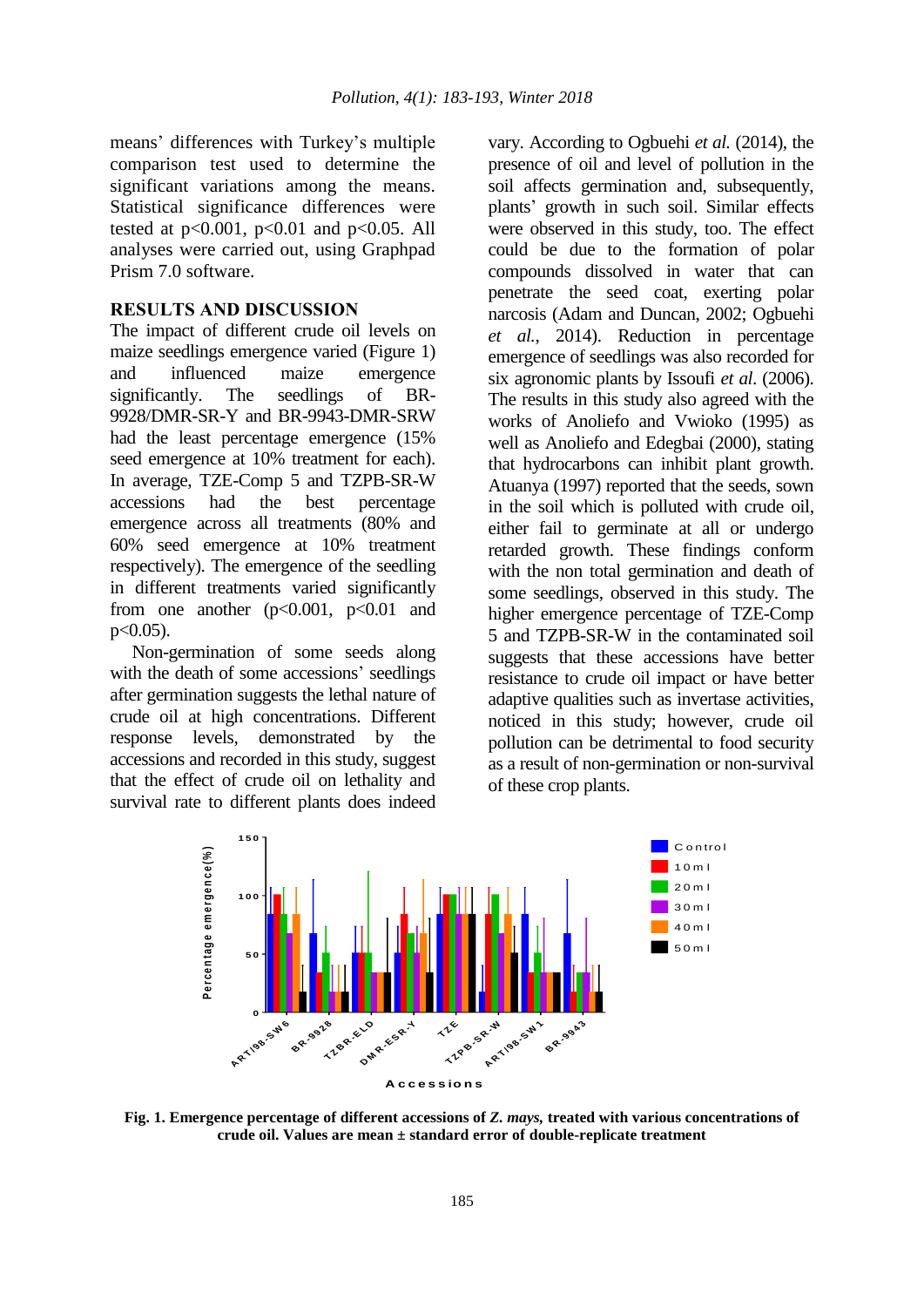Table 1 shows the shoot length of *Z. mays* accessions, exposed to crude oil pollutionn. The shoot length of the seedlings of the accessions in the different treatments significantly differed from each other  $(p<0.001, p<0.01, and p<0.05)$ . Generally, the seedlings in 0% treatment had the highest shoot length which lessened as the crude oil level increased with BR-9928-DMR-SR-Y and DMR-ERS-Y acting as exceptions, not following any particular order, whatsoever. In all, the TZE Comp 5 and TZPB-SR-W had better shoot lengths across all treatments while those of BR-9928 accession were the least.

Variations of plant height among the accessions could be largely because of intraspecific differences in plants' genetic activity since they are of the same species (Akinola and Njoku, 2007; Njoku *et al.,* 2011). The observed reduction in the height of maize plants, subjected to higher doses of oil, is similar to the findings of Agbogidi *et al*. (2007) which can be attributed to some reasons given in previous studies concerning the effects of oil pollution on soil and plants which include water disruption and disruption of nutrient uptake (Njoku *et al.* 2008) and depletion of nitrogen and phosphorus contents of the soil (Baran *et al.,* 2002), resulting in oxidative stress (Alscher, *et al.* 2002). Plants' stress from crude oil pollution may lead to yellowing of leaves, loss of photosynthetic ability, and general physiological weakening of the plants which cause their demise in the long run, as seen in

some of the two-week-old plants, exposed to higher percentages of pollution. As the study showed, reduced growth can be a symptom of extreme nutrient deficiency in plants. Also, previous work on plants' exposure to crude oil and heavy metals reported that it led to reactive oxygen species and other free radical, which induce oxidative stress and cause lipid peroxidation (Bliokhina *et al.* 1999; Olubodun and Eriyamremu, 2013), thus inhibiting plant growth. This could also be the reason for reduced growth and death of some accessions, noticed in this study.

The root lengths of the accessions did not follow any particular trend; however, there were some significant differences among the accessions at  $p<0.001$ ,  $p<0.01$ , and p<0.005. The TZBR-ELD-3 in 10% treatment had the smallest roots (1.00±1.00cm). ART/98-SW6-OB-W, BR-9928-DMR-SR-Y, and DMR-ESR-Y accessions at 10% treatment did not survive up to the 14th day, hence having no roots. Similarly, at 8% treatment of BR-9928-DMR-SR-Y and TZBR-ELD-3 accessions did not survive and had no roots, as a result. The longest root belonged to 2% treatments of TZBR-ELD-3 and DMR-ESR-Y as well as 4% and 6% treatments of TZPB-SR-W accessions, being 30.15±3.85 cm, 26.50±0.50 cm, and 28.65±1.35 cm, respectively. Generally the root lengths of BR-9928-DMR-SR-Y accessions across all treatments showed the poorest root development, having the shortest roots.

| Table 1. The Shoot Length of Z. mays Accessions, exposed to crude oil pollution (NS = no survivor). Values |
|------------------------------------------------------------------------------------------------------------|
| in same row with the same superscript do not differ from each other significantly                          |

| <b>Accessions</b>            | <b>Control</b><br>(0.00ml)     | (10ml)<br>2%                   | $4\%$ (20ml)                             | $6\%$ (30ml)                          | $8\%$ (40ml)                          | $10\%$ (50ml)          |
|------------------------------|--------------------------------|--------------------------------|------------------------------------------|---------------------------------------|---------------------------------------|------------------------|
| ART/98-SW6                   | $43.75^{\rm a} + 3.25$         | $37.00^b + 2.00$               | $33.35^{\circ} + 0.65$                   | $33.25^b \pm 0.75$                    | $15.15^{\text{d}} \pm 15.15$          | NS.                    |
| <b>BR-9928</b><br><b>DMR</b> | $17.85^b \pm 17.85$            | $36.00^a + 2.00$               | $12.75^{\circ}+12.75$                    | $11.50^{\circ}$ + 11.50               | $14.00^{\circ}$ ±14.00                | <b>NS</b>              |
| TZBR-ELD3                    | $41.00^a + 2.00$               | $30.15^b \pm 3.85$             | $12.75^{\circ}$ +12.75                   | $29.75^b \pm 1.25$                    | <b>NS</b>                             | $3.50^{\rm d}$ ±3.50   |
| DMR-ESR-Y                    | $46.00^a + 1.00$               | $46.75^{\rm a} + 1.75^{\rm c}$ | $36.25^b + 2.25$                         | $29.75^{\circ}$ +0.75                 | $13.50^{\text{d}} + 13.50^{\text{c}}$ | NS.                    |
| TZE Comp 5                   | $42.50^{\circ} + 3.50^{\circ}$ | $38.50^{b} + 2.50$             | $31.25^{\circ} + 1.25$                   | $39.25^b + 1.25$                      | $29.25^{\circ}$ +0.75                 | $30.50^{\circ}+3.50$   |
| TZPB-SR-W                    | $24.50^{\rm d}$ +24.50         | $39.85^a + 1.15$               | $36.15^b \pm 2.45$                       | $35.00^b \pm 1.50$                    | $26.75^{\text{d}} + 0.25$             | $32.25^{\circ} + 0.25$ |
| <b>ART/98-SW1</b>            | $39.10^a + 3.40$               | $38.50^{\circ}$ +4.50          | $33.00^b + 0.00$                         | $10.50^{\text{d}} + 10.50^{\text{c}}$ | $12.00^{\text{d}} + 12.00$            | $14.50^{\circ}+14.50$  |
| BR-9943-<br><b>DMR</b>       | $44.30^{\circ} + 6.70$         | $20.00^{\rm b}$ +20.00         | $45.50^{\mathrm{a}} + 0.50^{\mathrm{c}}$ | $16.50^{\circ} + 16.50$               | $16.50^{\circ}$ +16.50                | $8.00^{\rm d}$ +8.00   |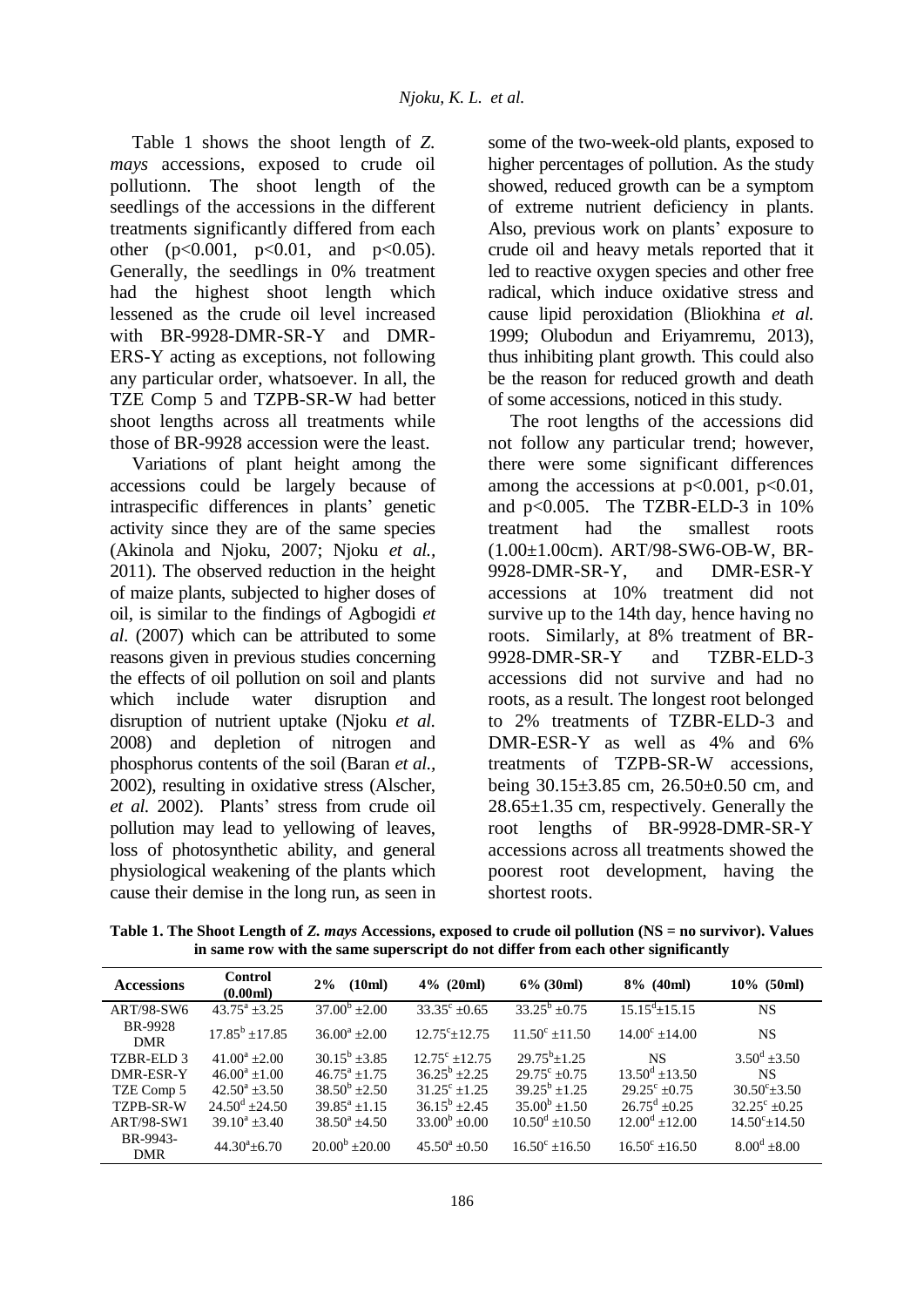| <b>Accessions</b>      | <b>Control</b><br>(0.00ml) | (10ml)<br>$2\%$      | $4\%$ (20ml)                            | $6\%$ (30ml)                | $8\%$ (40ml)                | $10\%$ (50ml)              |
|------------------------|----------------------------|----------------------|-----------------------------------------|-----------------------------|-----------------------------|----------------------------|
| ART/98-SW6             | $21.25^a + 0.25$           | $22.00^{\circ}+0.00$ | $19.15^a + 1.15$                        | $21.50^a + 0.50$            | $9.00^{\rm b}$ ±9.00        | <b>NS</b>                  |
| BR-9928<br><b>DMR</b>  | $9.75^b + 9.75$            | $16.50^a + 1.50$     | $9.75^b + 9.75$                         | $12.00^{\rm b} + 12.00$     | <b>NS</b>                   | <b>NS</b>                  |
| TZBR-ELD 3             | $24.50^b + 2.50$           | $30.15^a + 3.85$     | $10.80^{\text{d}} + 10.80^{\text{c}}$   | $18.00^{\circ} + 3.00$      | <b>NS</b>                   | $1.00^{\circ}$ + 1.00      |
| DMR-ESR-Y              | $24.50^{a} + 3.50$         | $26.50^a + 0.50$     | $21.25^b + 0.75$                        | $17.00^{\circ}$ +1.00       | $6.00^{\rm d}$ ±6.00        | <b>NS</b>                  |
| TZE Comp 5             | $23.00^a + 1.00$           | $21.75^a + 0.25$     | $20.75^{\text{a}} + 1.25$               | $19.75^{\mathrm{a}} + 0.25$ | $19.75^{\mathrm{a}} + 2.25$ | $22.25^{\mathrm{a}} + 0.7$ |
| TZPB-SR-W              | $9.00^{\circ}$ +9.00       | $23.25^b + 7.25$     | $28.65^a + 1.35$                        | $28.85^a + 3.15$            | $20.25^{\rm b} + 2.75$      | $23.25^b + 0.75$           |
| <b>ART/98-SW1</b>      | $22.00^a + 2.00$           | $22.50^a + 1.50$     | $18.75^{b}+1.25$                        | $7.75^{\circ}$ +7.75        | $5.00^{\circ}$ +5.00        | $7.00^{\circ}$ +7.00       |
| BR-9943-<br><b>DMR</b> | $20.00^a + 2.00$           | $9.50 \pm 9.50$      | $19.00^{\text{ a}}\pm 0.00^{\text{ } }$ | $9.50^{b} + 9.50$           | $10.50^{b}$ + 10.50         | $9.00^b + 9.00$            |

**Table 2. The root lengths of** *Z. mays* **accession, exposed to crude oil pollution (NS = no survivor). Values in the same row with the same superscript do not differ from each other significantly**

The leaf size in different treatments varied from one another significantly (p<0.001, p<0.01, and p<0.05) (Table 3). Generally, the leaf size of TZPB-SR-W accession at all treatments was the largest  $(22.97 \pm 0.05 \text{cm}^2 \text{ at } 10\% \text{ treatment}).$  The reduction in the size of the test plants' leaves may be attributed to the drought, caused by crude oil which creates some conditions that limit water supply to the plants (Ogbuehi *et al*., 2014), form a hydrophobic layer over the root limiting the absorption of both water and nutrients (Omosun *et al.,* 2008), and decrease the level of phytohormones such as auxins (Reem *et al*'., 2012). Leaf size gives understanding of the interaction between plant growth and environment while determining a crop's productivity (Ogbuehi, *et al.,* 2014). The larger the leaf size, the higher the amount of light energy

absorbed by such plant and, invariably, the higher the amount of light, the greater the rate of photosynthesis and, consequently, the amount of food produced by the plants (Ogbuehi *et al*., 2014). Thus the reduced leaf size, observed in this study, implies reduction of photosynthesis as a result of crude oil contamination, hence less primary productivity.

There was a significant reduction of stem girth as crude oil pollution increased (Table 4). The stem girth of 0% treatment was the highest in almost all accessions. For TZBR-ELD 3, DMR-ESR-Y, and BR-9943-DMR, the stem girth was the lowest at 10% treatment, yet in other accessions it was the lowest in 8%. BR-9928-DMR-SR-Y had the least stem girth in all treatments while TZE-Comp 5 had the highest, with TZPB-SR-W accession following closely.

**Table 3. The leaf size of** *Z. mays* **accession, exposed to crude oil pollution (NS = no survivor). Values in the same row with the same superscript do not differ from each other significantly**

| <b>Accessions</b>  | <b>Control</b><br>(0.00ml) | (10ml)<br>$2\%$       | $4\%$ (20ml)           | $6\%$ (30ml)                | $8\%$ (40ml)          | $10\%$ (50ml)         |
|--------------------|----------------------------|-----------------------|------------------------|-----------------------------|-----------------------|-----------------------|
| <b>ART/98-SW6</b>  | $37.79^{\rm a}$ ±0.05      | $29.82^b \pm 0.05$    | $25.35^b + 0.10$       | $24.66^{\circ}$ +0.10       | $6.58^{\circ}$ +0.65  | <b>NS</b>             |
| <b>BR-9928 DMR</b> | $7.31^b + 0.65$            | $25.31^{\circ}$ +0.05 | $4.13^b \pm 0.55$      | $3.71^b \pm 0.55$           | $4.33^b$ ±0.55        | <b>NS</b>             |
| TZBR-ELD3          | $27.68^a \pm 0.10$         | $9.38^b + 0.05$       | $4.84^b + 0.60$        | $22.95^{\mathrm{a}} + 0.10$ | <b>NS</b>             | $0.28^{\circ}$ +0.25  |
| DMR-ESR-Y          | $34.13^a \pm 0.00$         | $34.43^a + 0.05$      | $23.93^b + 0.05$       | $18.36^b + 0.00$            | $1.69^{\circ}$ +0.25  | <b>NS</b>             |
| TZE Comp 5         | $39.11^a + 0.10$           | $25.65^{\rm b}$ ±0.00 | $21.83^b \pm 0.00$     | $27.38^b \pm 0.05$          | $15.32^{\circ}$ ±0.05 | $15.32^{\circ}$ +0.05 |
| TZPB-SR-W          | $8.33^{\circ}$ +0.60       | $27.89^a \pm 0.00$    | $27.44^{\circ} + 0.00$ | $27.54^{\mathrm{a}}$ +0.00  | $20.48^b \pm 0.00$    | $22.97^{\circ}$ +0.05 |
| <b>ART/98-SW1</b>  | $27.42^{\text{a}} + 0.05$  | $27.00^a \pm 0.00$    | $21.99^a + 0.05$       | $2.81^b + 0.50$             | $2.55^b + 0.40$       | $3.75^{\rm b} + 0.50$ |
| <b>BR-9943-DMR</b> | $37.90^a \pm 0.05$         | $7.31^b + 0.65$       | $33.28^a \pm 0.05$     | $5.51^b + 0.60$             | $4.69^{\rm b} + 0.50$ | $0.68^{\circ}$ ±0.20  |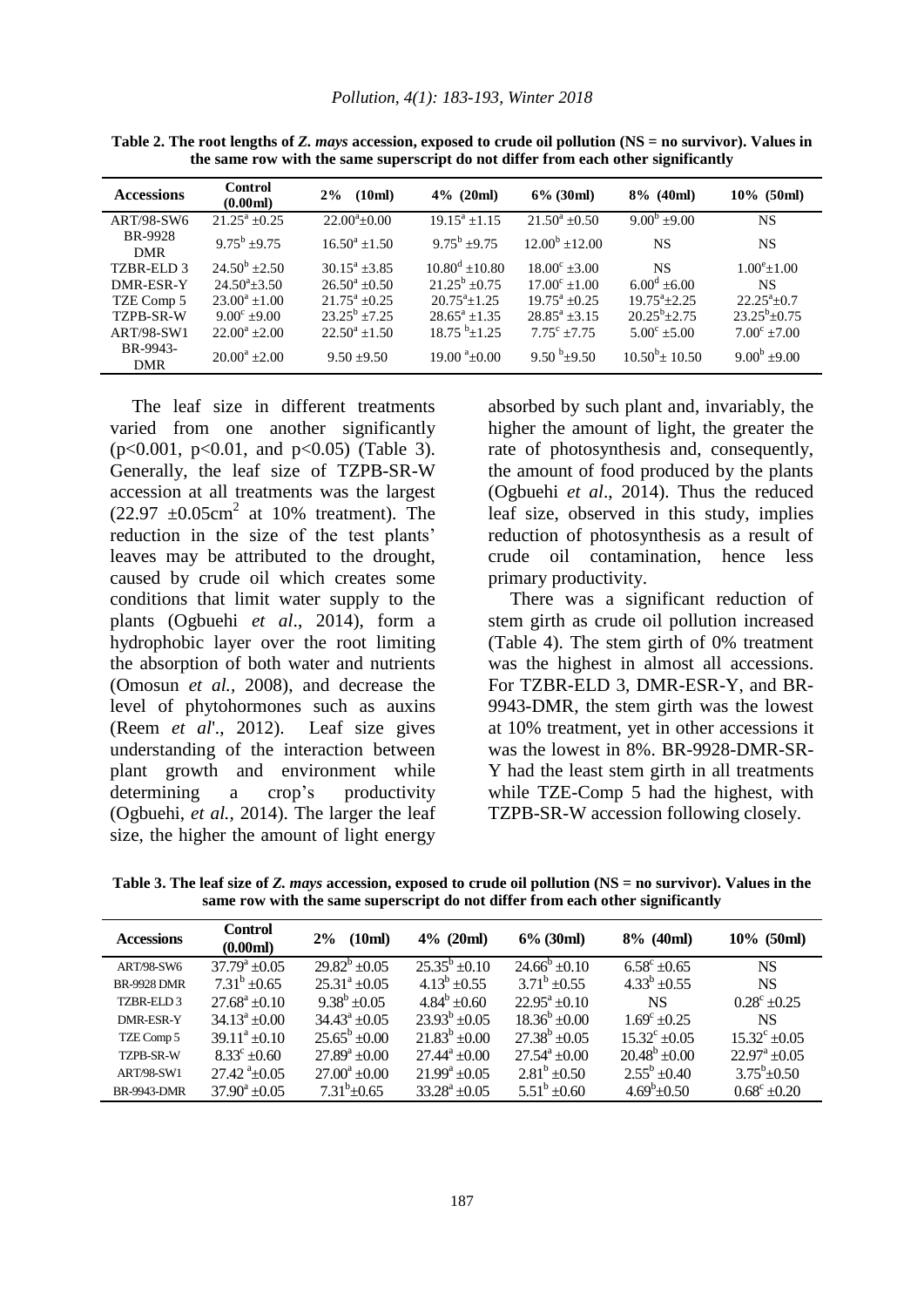|                    | <b>Control</b><br>(0.00ml) | $2\%$<br>(10ml)      | $4\%$ (20ml)         | $6\%$ (30ml)      | $8\%$ (40ml)               | $10\%$ (50ml)        |
|--------------------|----------------------------|----------------------|----------------------|-------------------|----------------------------|----------------------|
| ART/98-SW6         | $3.25^{\rm a}$ ±0.15       | $2.56^{\circ}$ ±0.26 | $2.37^{\rm a}$ +0.21 | $2.65^a + 0.05$   | $1.04^a \pm 1.04$          | <b>NS</b>            |
| <b>BR-9928 DMR</b> | $1.31^a \pm 1.31$          | $2.67^{\rm a}$ ±0.22 | $1.41^a + 1.41$      | $1.15^a \pm 1.15$ | $0.90^a \pm 0.90$          | <b>NS</b>            |
| TZBR-ELD 3         | $2.87^{\rm a}$ ±0.13       | $2.20^a + 0.20$      | $1.05^a \pm 1.05$    | $2.01^a \pm 0.20$ | NS.                        | $0.84^a \pm 0.84$    |
| DMR-ESR-Y          | $3.53^a \pm 0.37$          | $2.77^{\rm a}$ ±0.13 | $2.62^a \pm 0.24$    | $2.63^a + 0.17$   | $1.35^a \pm 1.35$          | <b>NS</b>            |
| TZE Comp 5         | $2.99^a \pm 0.33$          | $2.58^a \pm 0.06$    | $2.34^a \pm 0.06$    | $2.43^a \pm 0.13$ | $2.19^a + 0.15$            | $2.23^a \pm 0.06$    |
| <b>TZPB-SR-W</b>   | $1.20^a \pm 1.20$          | $2.81^a \pm 0.07$    | $2.73^a \pm 0.03$    | $2.50^a \pm 0.19$ | $2.42^{\mathrm{a}}$ +0.065 | $2.53^{\rm a}$ +0.10 |
| <b>ART/98-SW1</b>  | $3.09^a \pm 0.29$          | $2.84^a \pm 0.21$    | $2.51^a \pm 0.06$    | $1.03^a \pm 1.03$ | $1.00^a \pm 1.00$          | $1.10^a \pm 1.10$    |
| <b>BR-9943-DMR</b> | $3.61^a \pm 0.06$          | $1.40^a + 1.40$      | $2.97^{\rm a}$ ±0.25 | $1.12^b + 1.12$   | $1.13^b$ ±1.13             | $0.95^{\rm b}$ +0.95 |

**Table 4. Stem Girth of maize accessions, exposed to crude oil pollution (NS = no survivor). Means with the**  same superscript along the horizontal array indicate no significant difference ( $P \le 0.05$ )

Generally, the chlorophyll contents of the accessions did not follow any particular order (figure 2). TZE-Comp 5 and TZPB-SR-W accessions had the highest chlorophyll content in all treatments while BR-9928- DMR-SR-Y and BR-9943-DMR-SR-W accessions had the lowest. As for ART/98- SW6-OB-W, its chlorophyll content at 10% treatment was considerably lower than that of the control  $(p<0.05$  and  $p<0.01$ ). The variations in the chlorophyll content of different accessions can be attributed to the differences in their genetic activities. The reduced chlorophyll content of the plants in crude-oil-polluted soil may also cause leaves' yellowing, loss of photosynthetic ability of the plants, and –hence—reduced productivity and plant yields



**Fig. 2. The Chlorophyll content of different** *Z. mays* **accession treated with varied concentrations of crude oil. Values are mean ± standard error of two replicates.**

Table 5 shows the enzyme activities of maize plants, exposed to crude oil pollution. The amylase activity in dissimilar treatments differed significantly from one another  $(p<0.001, p<0.01,$  and  $p<0.05$ ) in case of each plant. The amylase activity was highest in TZE-Comp 5 (13.39 ±0.15*U/mg*) at 8% pollution followed by TZPB-SR-W (12.88  $\pm 0.04$  *U/mg*) at 8% pollution, while it was the lowest in BR-9928-DMR-SR-Y accessions in all treatments. Generally, amylase activity was significantly increased

by crude oil pollution, except for ART/98- SW6 (at 10%)*,* BR-9928 DMR (at 10%)*,*  TZBR-ELD 3 (at 8%) and DMR-ESR-Y (at 10%) which did not survive.

The invertase activity in TZE-Comp 5  $(3.97 \pm 0.01$  *U/mg*) at 4% treatment was higher than the other accessions in all treatments, while it was the lowest in BR-9928-DMR-SR-Y accession (0.49 ±0.49 *U/mg*) at 8% level of pollution. Invertase activities in the different treatments differed significantly from each other along with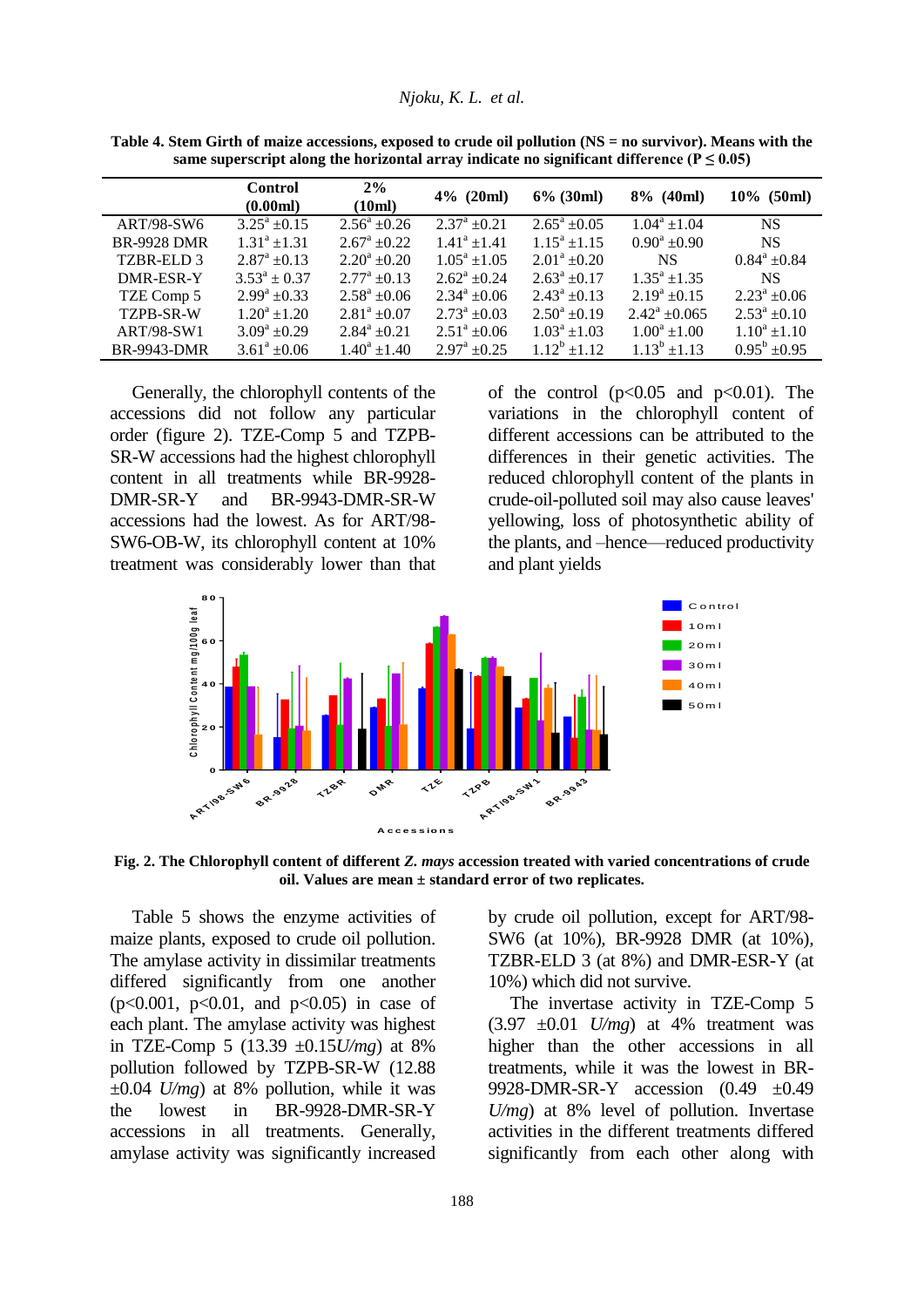from the treatments at  $p<0.001$ ,  $p<0.01$ , and p<0.05 level of confidence. Invertase activity depended on the dose: the higher the concentration, the lower the activity.

The significant amount of amylase and invertase present in these plants may be due to the role they play in supporting plants' growth by converting sucrose and starch into monosaccharide in order to provide energy for respiration (Anigboro and Tonukari, 2008). Reduced enzymes in plants, treated with high levels of crude oil, suggest that it could act as an inhibitor that inhibited/interfered with the activities of these enzymes, perhaps the reason behind the observed reduced growth. Anigboro and Tonukari (2008) reported decreased amylase and invertase activities in cowpea, due to crude oil pollution. They suggested that reduced amylase and invertase activities may have been accompanied by nutrient mobilization such as sucrose and that mobilization of sucrose for metabolic activities was essential to support growth in germinating seeds. Denniston, *et al* (2001) asserted that amylase and invertase hydrolyses of starch gave rise to diverse products such as dextrins and glucose, needed for growth and development of plants in maintaining adequate water level. Therefore, the reduced amylase and invertase activities might have decreased stem girth and leaf size, observed in this study, which can result in general physiological weakening of the plants. The influence of the amylase and invertase enzymes on plant growth could be inferred in this study, using TZE Comp 5 accession which recorded the highest enzyme activities and had better growth performance, compared to other accession.

The malondiadehyde (MDA) level was the highest in ART/98-SW6 accession  $(0.82\pm0.01)$  *U/mg*) at 6% treatment and the lowest in TZPB-SR-W accession (0.08±0.08 *U/mg*) in the control. For most treatments of various accession, malondiadehyde activity decreased as the pollution increased.

Malondiadehyde activity in the treatments did not show any considerable difference within the treatments, themselves, but stood out greatly within the accessions  $(p<0.001$ , p<0.01, and p<0.05). Increase in malondialdehyde activity, as observed in our results, suggests that negative biological effects like oxidative stress ascended as the level of crude oil contamination rose, since malondialdehyde is a reliable indicator of free radical formation, itself indicating damages on the tissues due to free radicals (Halliwall and Chirico, 1993). It is also an indicator of lipid peroxidation (Su *et al*., 2015) and that crude oil induces oxidative stress on the accessions.

The peroxidase enzyme activity increased from the control to the 2% treatment in all accessions of *Z. mays* where it initially stood at its zenith, then to decline steadily as pollution percentage increased, with an exception of BR-9943- DMR-SR-W accession. All the accessions (except BR-9943-DMR-SR-W) showed significant variations between the control and the treatments of various accessions at various levels of pollution (p<0.001, p<0.01, and p<0.05). TZPB-SR-W had the highest peroxidase activity  $(18.1 \pm 0.09)$ *U/mg*), while BR-9943-DMR had the lowest  $(0.01 \pm 0.01 \frac{U}{mg})$  at similar levels of pollution.

Superoxide Dismutase (SOD) activity for most of the accessions decreased as the crude oil increased. There was a significant difference in the treatments of various accessions ( $p<0.001$ ,  $p<0.01$ , and  $p<0.05$ ). BR-9943-DMR had the highest activities (10.26 ±0.02 *U/mg*) while BR-9928 DMR and TZBR-ELD 3 had the lowest (1.37  $\pm 1.37$  *U/mg*) in the treatment. Peroxidases are known to be the main oxidative enzyme in plants (Gramss, 2000). Decreases in peroxidase activity as the concentration of crude oil increased after 2% contamination portends that crude oil mediated reduction in peroxidase activity in maize seedlings could contribute to oxidative stress through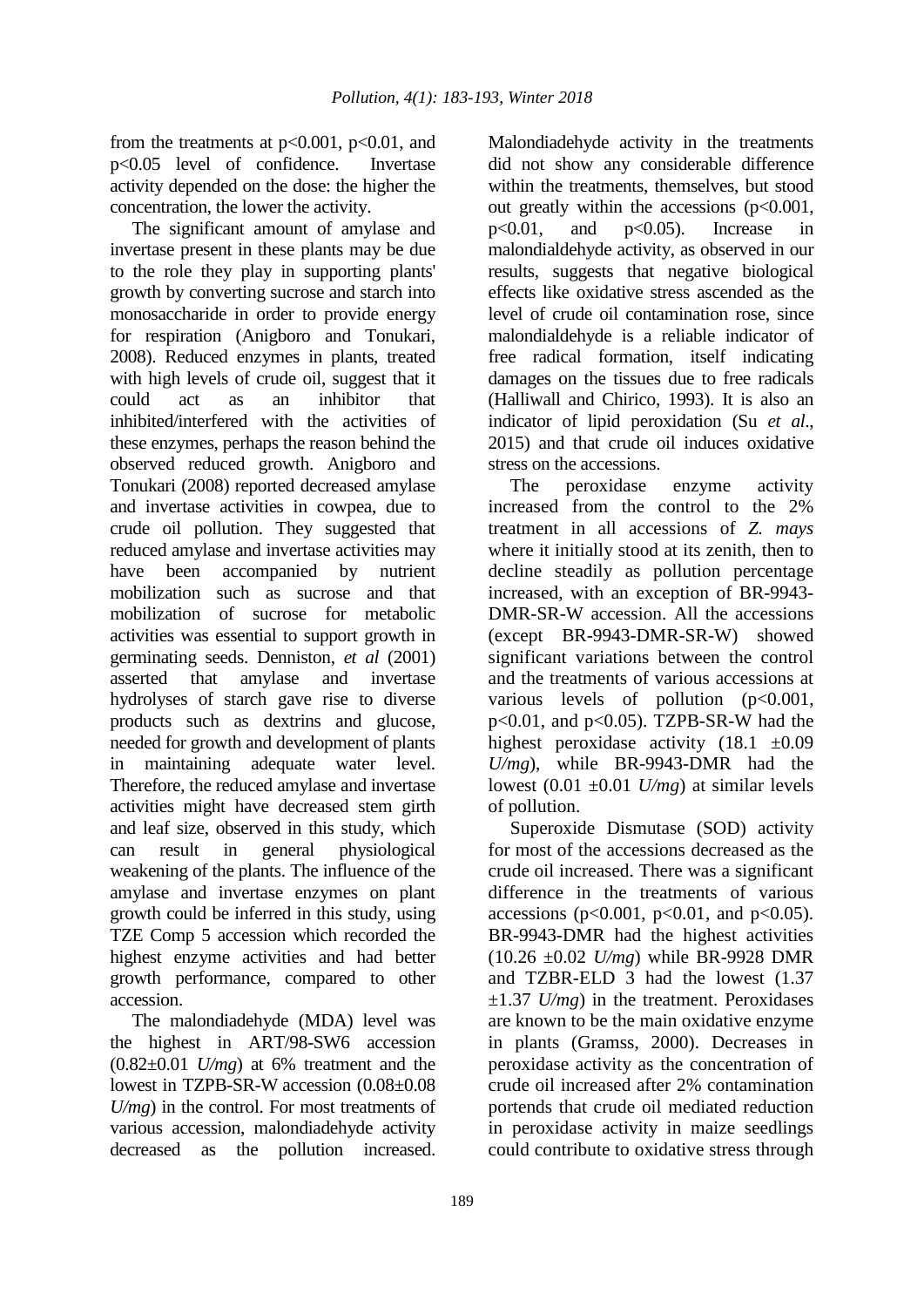its decreased ability to metabolize aromatic hydrocarbon. This could also be the reason for the observed reduced growth arising from the toxicity of crude oil.

Low concentrations of crude oil  $(2\%)$ raised the activity of Superoxide Dismutases (SOD) enzyme. The maize's response to the stress was an increase in SOD activity at 2% treatments and the subsequent decrease in all accessions, suggesting that these changes were a result of oxidative stress induced by crude oil. This is in accordance with the observations of Alscher *et al.,* (2002) and Gomez *et al* (1999) who reported an increase in SOD in response to UV irradiation and severe salt stress, respectively. Within a cell, the Superoxide Dismutases (SODs) constitute the first line of defense against ROS (Alscher *et al.,* 2002) hence SODs usually increase with stress. However, Olubodun and Enyamremu (2013) reported that maize plants from contaminated soil, the SOD decreased with an increase in crude oil contamination, which confirms the significantly reduced activity of SOD at high crude oil concentrations, observed in this study. Oxidative stress induced by free radicals due to crude oil could have been the reason for the observed reduced growth

parameters by overpowering the activities of this enzyme.

Catalase enzyme activity increased as levels of pollution increased in case of most accessions. Catalase activity was least generally in BR-9943-DMR-SR-W accession across all treatments, compared to other accessions, while it was the highest in TZPB-SR-W accession at all treatments. The catalase activity of accessions in the different treatments differed significantly from each other (p<0.001, p<0.01, and p<0.05). TZE Comp 5 had the highest catalase activities (93.14 ±0.330 *U/mg*) while BR-9943-DMR had the lowest  $(19.82 \pm 19.82 \frac{U}{mg})$  in all the treatment. This, too, was reported in previous works by Olubodun and Eriyamremu (2013) and Odjegba and Badejo (2013). Catalase is a very important enzyme that protects the cell from oxidative damage. Increasing its activity could be an adaptive response to increase reactive oxygen species, produced due to crude oil pollution. This also conforms to a previous study by Saborni, *et al.* (2012) who suggested that increasing catalase activities could be an adaptive response to the increase in reactive oxygen species production due to crude oil pollution.

|                            |                        | <b>TREATMENT</b>    |                 |                 |                  |                  |                     |
|----------------------------|------------------------|---------------------|-----------------|-----------------|------------------|------------------|---------------------|
| Enzymes                    | Accessions             | Control<br>(0.00ml) | 2%<br>(10ml)    | 4% (20ml)       | 6% (30ml)        | 8% (40ml)        | 10%<br>(50ml)       |
|                            | <b>ART/98-SW6</b>      | $2.39 \pm 0.03$     | $3.91 \pm 0.03$ | $4.19 \pm 0.17$ | $5.95 \pm 0.03$  | $3.71 \pm 3.71$  | <b>NS</b>           |
|                            | BR-9928<br><b>DMR</b>  | $0.84 + 0.85$       | $2.79 \pm 0.50$ | $1.58 + 1.58$   | $1.62 + 1.62$    | $2.31 \pm 2.31$  | <b>NS</b>           |
|                            | TZBR-ELD 3             | $1.82 \pm 0.02$     | $2.97 \pm 0.02$ | $2.02 \pm 2.02$ | $5.04 \pm 0.08$  | <b>NS</b>        | $3.12 \pm 3.12$     |
|                            | DMR-ESR-Y              | $1.50 \pm 0.06$     | $2.68 \pm 0.04$ | $1.97 \pm 1.97$ | $5.08 \pm 0.04$  | $2.12 + 2.12$    | <b>NS</b>           |
| AMYLASE(U/mg)              | TZE Comp 5             | $2.70 \pm 0.04$     | $4.92 \pm 0.04$ | $8.70 \pm 0.04$ | $12.40 \pm 0.01$ | $13.39 \pm 0.15$ | 10.36<br>$\pm 0.03$ |
|                            | TZPB-SR-W              | $1.18 + 1.18$       | $4.51 \pm 0.03$ | $9.38 + 0.05$   | $11.37 + 0.01$   | $12.88 + 0.04$   | 10.08<br>$\pm 0.04$ |
|                            | <b>ART/98-SW1</b>      | $1.83 \pm 0.04$     | $3.405 + 0.02$  | $5.18 + 0.02$   | $3.24 \pm 3.24$  | $8.45 \pm 0.09$  | $3.61 \pm 3.61$     |
|                            | BR-9943-<br><b>DMR</b> | $4.00 \pm 0.35$     | $2.70 \pm 2.71$ | $6.30 \pm 0.04$ | $3.83 \pm 3.83$  | $2.58 \pm 2.58$  | $2.14 \pm 2.14$     |
|                            | <b>ART/98-SW6</b>      | $2.86 \pm 0.21$     | $1.69 \pm 0.03$ | $1.33 \pm 0.10$ | $1.04 \pm 0.01$  | $0.47 \pm 0.47$  | <b>NS</b>           |
| <b>INVERTASE</b><br>(U/mg) | BR-9928<br><b>DMR</b>  | $1.38 \pm 1.38$     | $2.60 \pm 0.06$ | $0.96 \pm 0.96$ | $0.78 \pm 0.78$  | $0.63 \pm 0.63$  | <b>NS</b>           |
|                            | TZBR-ELD 3             | $2.45 \pm 0.05$     | $2.14 \pm 0.02$ | $0.93 \pm 0.93$ | $1.41 \pm 0.03$  | <b>NS</b>        | $0.46 \pm 0.46$     |
|                            | DMR-ESR-Y              | $2.41 + 0.05$       | $2.18 \pm 0.04$ | $1.82 + 0.00$   | $1.575 \pm 0.15$ | $0.49 \pm 0.49$  | <b>NS</b>           |

**Table 5. Enzyme Activities (***U/mg)* **of eight accessions of maize, exposed to crude oil pollution**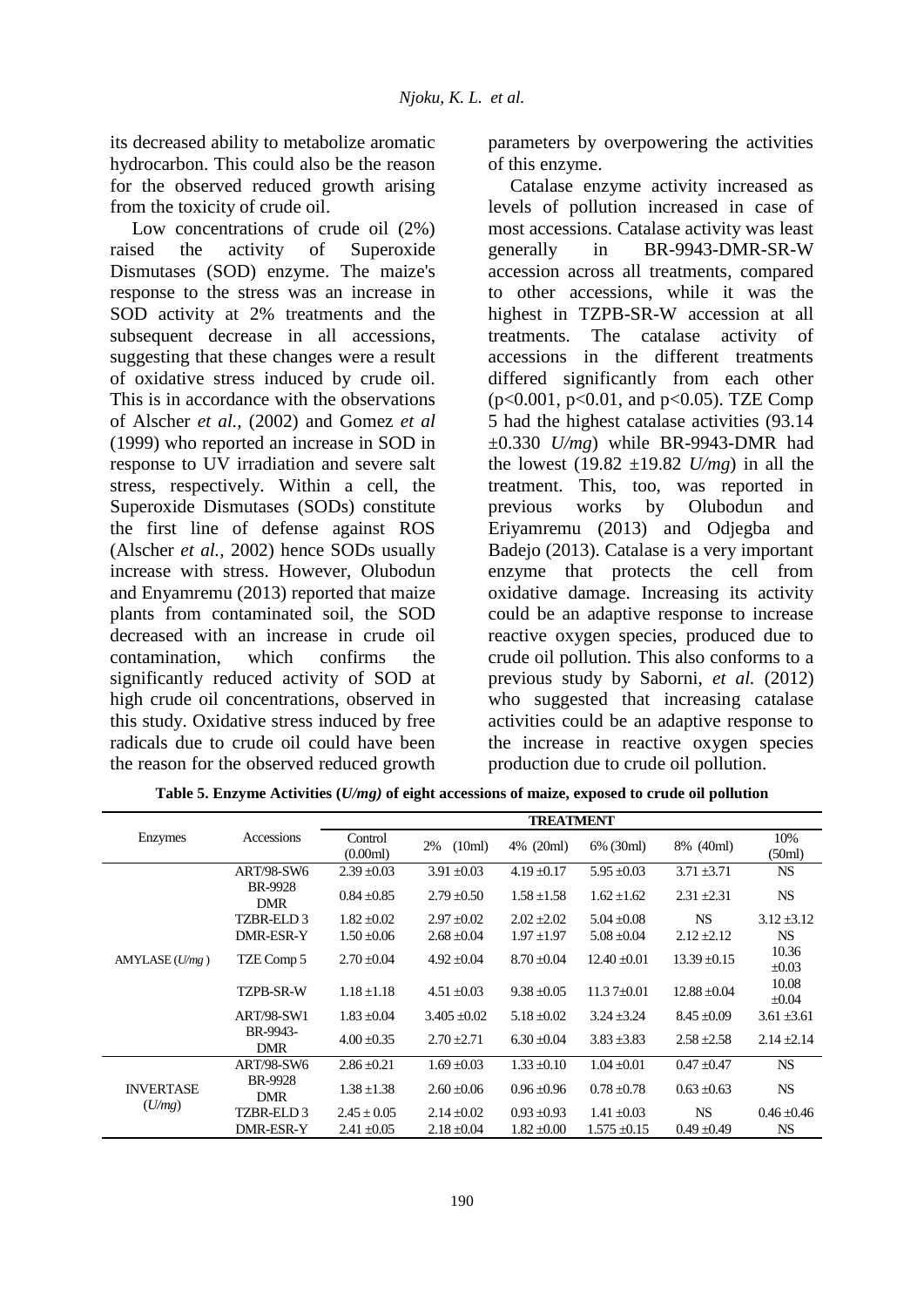|                   | <b>TREATMENT</b>                                                 |                                |                   |                        |                  |                   |                 |
|-------------------|------------------------------------------------------------------|--------------------------------|-------------------|------------------------|------------------|-------------------|-----------------|
|                   | TZE Comp 5                                                       | $3.48 \pm 0.04$                | $3.78 \pm 0.04$   | $3.97 \pm 0.01$        | $3.68 \pm 0.13$  | $2.86 \pm 0.02$   | $2.23 \pm 0.02$ |
|                   | <b>TZPB-SR-W</b>                                                 | $1.40 \pm 1.40$                | $2.87 \pm 0.02$   | $1.94 \pm 0.06$        | $1.47 \pm 0.01$  | $1.24 \pm 0.02$   | $0.86 \pm 0.01$ |
|                   | <b>ART/98-SW1</b>                                                | $2.43 \pm 0.02$                | $1.97 \pm 1.01$   | $1.24 \pm 0.20$        | $0.52 \pm 0.52$  | $0.82 \pm 0.06$   | $0.25 \pm 0.25$ |
|                   | BR-9943-                                                         |                                |                   |                        |                  |                   |                 |
|                   | <b>DMR</b>                                                       | $3.06 \pm 0.02$                | $1.26 \pm 1.26$   | $1.61 \pm 0.07$        | $0.64 \pm 0.64$  | $0.53 \pm 0.53$   | $0.37 \pm 0.37$ |
|                   | <b>ART/98-SW6</b>                                                | $0.28 \pm 0.01$                | $0.57 \pm 0.01$   | $0.75 \pm 0.01$        | $0.82 \pm 0.01$  | $0.31 \pm 0.31$   | ${\rm NS}$      |
|                   | BR-9928<br><b>DMR</b>                                            | $0.08\pm0.08$                  | $0.43 \pm 0.01$   | $0.26 \pm 0.26$        | $0.18 \pm 0.18$  | $0.16 \pm 0.16$   | <b>NS</b>       |
|                   | TZBR-ELD 3                                                       | $0.15 \pm 0.03$                | $0.38 \pm 0.01$   | $0.24 \pm 0.24$        | $0.59 \pm 0.01$  | <b>NS</b>         | $0.18 \pm 0.18$ |
| Malondiadehyde    | DMR-ESR-Y                                                        | $0.23 \pm 0.01$                | $0.47 \pm 0.01$   | $0.31\pm0.31$          | $0.72 \pm 0.01$  | $0.28 \pm 0.26$   | <b>NS</b>       |
| (U/mg)            | TZE Comp 5                                                       | $0.16 \pm 0.01$                | $0.41 \pm 0.01$   | $0.56 \pm 0.01$        | $0.64 \pm 0.01$  | $0.49 \pm 0.01$   | $0.35 \pm 0.02$ |
|                   | TZPB-SR-W                                                        | $0.08 \pm 0.08$                | $0.38 \pm 0.02$   | $0.57 \pm 0.02$        | $0.46 \pm 0.01$  | $0.39 \pm 0.01$   | $0.36 \pm 0.01$ |
|                   | <b>ART/98-SW1</b>                                                | $0.23 \pm 0.01$                | $0.38 \pm 0.01$   | $0.50\pm0.01$          | $0.28 \pm 0.28$  | $0.43 \pm 0.39$   | $0.19 \pm 0.19$ |
|                   | BR-9943-<br><b>DMR</b>                                           | $0.22 \pm 0.00$                | $0.21 \pm 0.21$   | $0.56 \pm 0.01$        | $0.32 \pm 0.32$  | $0.39 \pm 0.39$   | $0.35 \pm 0.35$ |
|                   | ART/98-SW6                                                       | $5.17 \pm 0.28$                | $9.43 \pm 0.21$   | $6.70 \pm 0.13$        | $3.16. \pm 0.04$ | $0.67 \pm 0.67$   | $_{\rm NS}$     |
|                   | BR-9928<br><b>DMR</b>                                            | $2.92 \pm 2.92$                | $10.6 \pm 0.05$   | $2.11 \pm 2.11$        | $0.81 \pm 0.81$  | $0.46 \pm 0.46$   | $_{\rm NS}$     |
|                   | TZBR-ELD 3                                                       | $6.69 \pm 0.24$                | $13.8 \pm 0.39$   | $6.08 \pm 6.08$        | $8.16 \pm 0.24$  | <b>NS</b>         | $0.82 \pm 0.82$ |
| Peroxidase        | DMR-ESR-Y                                                        | $7.83 \pm 0.17$                | $14.5 \pm 0.26$   | $5.13 \pm 5.13$        | $4.59 \pm 0.07$  | $0.98 \pm 0.98$   | <b>NS</b>       |
| (U/mg)            | TZE Comp 5                                                       | $8.64 \pm 0.10$                | $16.3 \pm 0.15$   | $7.41 \pm 0.07$        | $2.61\pm0.07$    | $0.94 \pm 0.03$   | $0.06 \pm 0.01$ |
|                   | TZPB-SR-W                                                        | $4.72 \pm 4.72$                | $18.1 \pm 0.09$   | $12.35 \pm 0.38$       | $3.61 \pm 0.13$  | $1.38 \pm 0.02$   | $0.66 \pm 0.03$ |
|                   | <b>ART/98-SW1</b>                                                | $6.56 \pm 0.22$                | $8.82 \pm 0.22$   | $4.40 \pm 0.06$        | $0.94 \pm 0.94$  | $0.72 \pm 0.02$   | $0.06 \pm 0.06$ |
|                   | BR-9943-                                                         |                                |                   |                        |                  |                   |                 |
|                   | <b>DMR</b>                                                       | $4.76 \pm 0.09$                | $0.88 \pm 0.88$   | $0.615 \pm 0.03$       | $0.09 \pm 0.09$  | $0.04 \pm 0.04$   | $0.01 \pm 0.01$ |
|                   | <b>ART/98-SW6</b>                                                | $8.55 \pm 0.11$                | $9.37 \pm 0.07$   | $\frac{1}{6.41}$ ±0.03 | $5.39 \pm 0.02$  | $1.65 \pm 1.65$   | NS              |
|                   | BR-9928<br><b>DMR</b>                                            | $4.46 \pm 4.46$                | $7.06 \pm 0.02$   | $3.12 \pm 3.12$        | $2.21 \pm 2.21$  | $1.37 \pm 1.37$   | $_{\rm NS}$     |
| <b>SUPEROXIDE</b> | TZBR-ELD 3                                                       | $8.05 \pm 0.01$                | $6.43 \pm 0.03$   | $2.60 \pm 2.60$        | $3.51 \pm 0.05$  | <b>NS</b>         | $1.37 \pm 1.37$ |
| <b>DISMUTASE</b>  | DMR-ESR-Y                                                        | $7.89 \pm 0.05$                | $5.77 \pm 0.01$   | $2.11 \pm 2.11$        | $3.81 \pm 0.03$  | $1.81\pm\!1.81$   | <b>NS</b>       |
|                   | TZE Comp 5                                                       | $6.52 \pm 0.06$                | $6.11 \pm 0.02$   | $5.38 \pm 0.02$        | $5.24 \pm 0.06$  | $3.91 \pm 0.02$   | $2.79 \pm 0.05$ |
| (U/mg)            | TZPB-SR-W                                                        | $2.87 \pm 2.87$                | $4.98 \pm 0.03$   | $5.41 \pm 0.03$        | $5.70 \pm 0.05$  | $4.57 \pm 0.03$   | $4.28 \pm 0.02$ |
|                   | <b>ART/98-SW1</b>                                                | $6.80 \pm 0.04$                | $5.92 \pm 0.02$   | $6.84 \pm 0.05$        | $2.61 \pm 2.61$  | $5.25 \pm 0.53$   | $1.94 \pm 1.94$ |
|                   | BR-9943-<br><b>DMR</b>                                           | $9.23 \pm 0.13$                | $4.84 \pm 4.84$   | $10.26 \pm 0.02$       | $4.42 \pm 4.42$  | $4.11 \pm 4.11$   | $3.85 \pm 3.85$ |
|                   | <b>ART/98-SW6</b>                                                | $25.60 \pm 0.945$              | $40.05 \pm 0.190$ | 34.07                  | 79.04            | 43.27 ±43.27      | $_{\rm NS}$     |
|                   |                                                                  |                                |                   | ±0.455                 | $\pm 0.410$      |                   |                 |
|                   | BR-9928<br><b>DMR</b>                                            | $12.88 \pm 12.88$              | $44.20 \pm 0.040$ | 29.72<br>$\pm 29.72$   | 37.27<br>±37.27  | $46.17 \pm 46.17$ | $_{\rm NS}$     |
|                   | TZBR-ELD 3                                                       | $26.91 \pm 0.065$              | $38.17 \pm 0.260$ | 32.73                  | 83.82            | <b>NS</b>         | 49.32           |
|                   |                                                                  |                                |                   | ±32.73                 | $\pm 0.400$      |                   | ±49.32          |
| <b>CATALASE</b>   | DMR-ESR-Y                                                        | $27.35 \pm 0.390$              | $47.25 \pm 0.360$ | 33.94<br>±33.94        | 86.82<br>±0.590  | $47.60 \pm 47.60$ | <b>NS</b>       |
| (U/mg)            |                                                                  |                                |                   | 39.47                  | 89.00            |                   | 93.14           |
|                   | TZE Comp 5                                                       | $28.36 \pm 0.065$              | $18.43 \pm 0.215$ | $\pm 0.015$            | $\pm 0.210$      | $2.700 \pm 0.540$ | $\pm 0.330$     |
|                   |                                                                  |                                | $55.55 \pm 0.070$ | 73.82                  | 93.17            |                   | 21.85           |
|                   |                                                                  | $13.80 \pm 0.085$<br>TZPB-SR-W |                   | $\pm 0.555$            | ±0.095           | $2.550 \pm 0.190$ | $\pm 0.220$     |
|                   |                                                                  |                                |                   | 70.15                  | 44.21            |                   | 61.81           |
|                   | <b>ART/98-SW1</b>                                                | $26.81 \pm 0.085$              | $42.76 \pm 0.405$ | $\pm 0.235$            | ±44.21           | $14.01 \pm 0.295$ | $\pm 61.81$     |
|                   | BR-9943-<br>$22.52 \pm 0.220$<br>$19.82 \pm 19.82$<br><b>DMR</b> |                                | 46.02             | 34.36                  |                  | 45.61             |                 |
|                   |                                                                  | $\pm 0.375$                    | ±34.36            | $39.79 \pm 39.79$      | ±45.61           |                   |                 |

*Pollution, 4(1): 183-193, Winter 2018*

NS = NO SURVIVOR

### **CONCLUSION**

This study demonstrated that high concentrations of crude oil can bring about adverse effects on maize, including inhibition of growth parameters (such as seed emergence, shoot length, leaf size, root length, stem girth, etc.) as well as chlorophyll

and oxidative stress enzyme (such as superoxide dismutase, peroxidase, and malondialdehyde), not to mention induction of catalase activities. The differences in maize response to crude oil could have arisen largely because of intraspecific differences in their genetic make up. The present results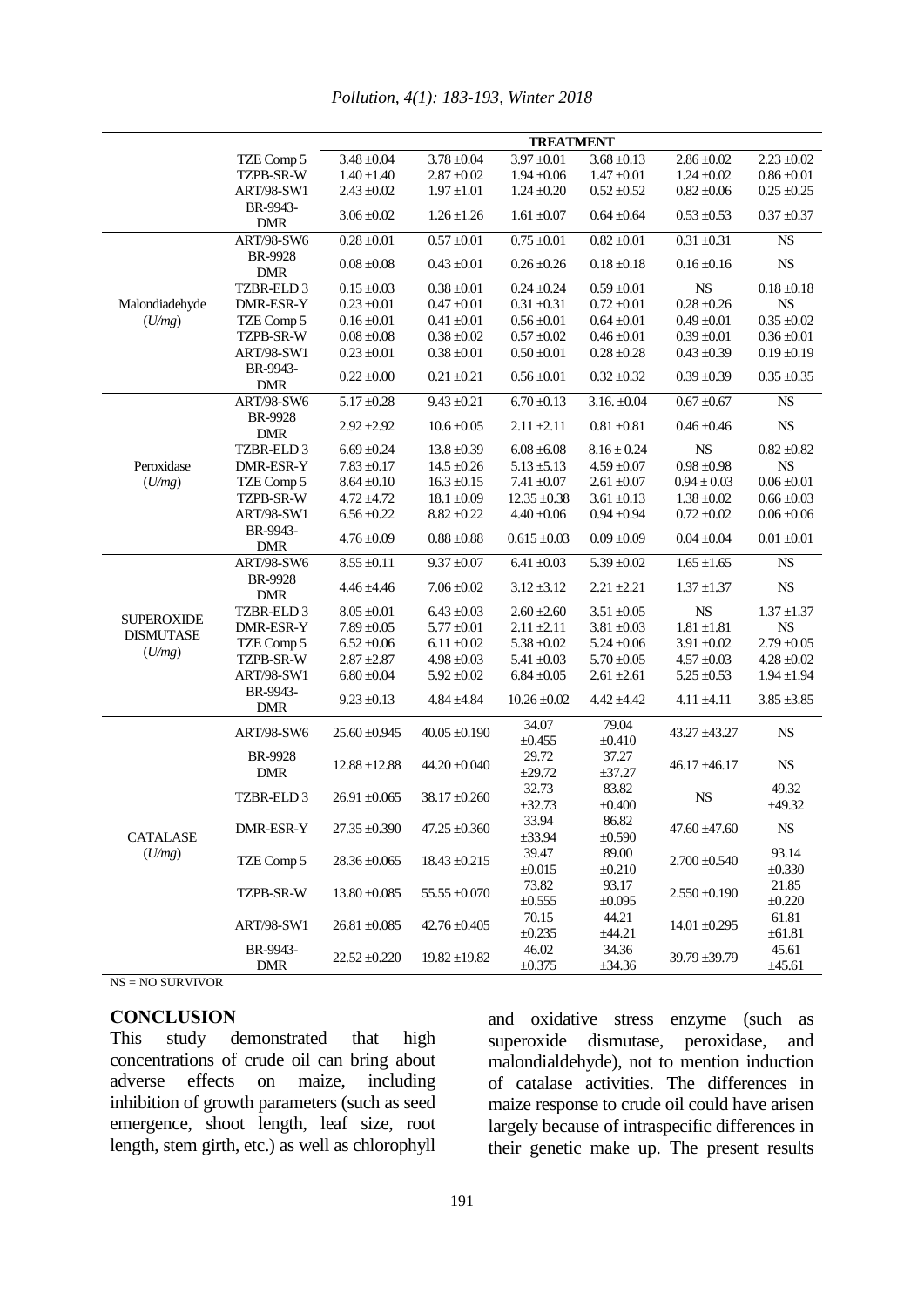suggest that the growth parameters, activities, and expression levels of oxidative stress enzymes can be used as biomarkers to evaluate the influence of crude oil as well as potentials in phytoremediation, especially TZE Comp 5 and TZPB-SR-W accession.

#### **REFERENCES**

Abolfazi, D., Mulualem, T., Assaddollar, K. and Per-Christer, O. (2016). Floatation techniques to improve viability of *Juniperus polycarpos*. *Journal for Resource*, 28b(2):231-238

Adam, G. and Duncan H. (2002). Influence of Diesel on Seed Germination. *Environmental Pollution,* 120:363-370.

Agbogidi, O.M., Eruotor, P.G. and Akparobi, S.O. (2007). Effects of Crude Oil Levels on the Growth of Maize. *American Journal of Food Technology*.  $2:526 - 535.$ 

Akinola, M.O. and Njoku, K.L. (2007). Mutagenic effect of crude oil on accessions of *Glycine max* L. (Merril). *Pakistan Journal of Scientific and Industrial Research*,50: 330 -334.

Alscher R.G., Erturk, N. and Heath, L.S. (2002). Role of superoxide dismutases (SODs) in controlling oxidative stress in plants. *Journal of Experimental Botany*, 53:1331– 1341.

Anigboro, A. A. and Tonukari, N. (2008). Effect of crude oil on invertase and amylase activities in cassava leaf extract and germinating cowpea seedlings. *Asian Journal of Biological Science*, 1:50-60.

Anoliefo, G.O. and Edgbai, B.O. (2000). Effect of spent engine oil as a soil contaminant on th growth of two egg plant species, *Solanum melongna* (L) and *S. incanum* (L). *Journal of Agriculture*, 1:21-25

Anoliefo, G.O. and Vwioko D.E. (1995). Effect of spent lubricating oil on the growth of *Caspium annum* and *Lycopersion esculentum. Environmental Pollution,* 88:306-314

Atuanya, E. I., (1997). Effect of waste engine oil pollution on physical and chemical properties: A case study waste oil contaminated soil in Bendel state, Nigeria.*Journal of Applied Science*, 5, 151-155.

Baran, S., Bielinska, E.J. and Wojcikowska-Kapusta, A. (2002). The formation of enzymatic activity of soil contaminated by petroleum products. *Acta Agrophisica*., 70: 9-19.

Blokhina, O.B., Fagerstedt K.V. and Chirkova, T.V. (1999). Lipid peroxidation and antioxidant systems under anoxia in plants differing in their tolerance to oxygen deficiency. *Russian Journal of Plant Physiology*, 45:55 – 62.

Denniston, K. J., Caret, R. L., and Toppig, J. J. (2001). *General, Organic and Biochemistry*. 3rd Ed. McGraw-Hill, New York. pp: 819.

Ekundayo, E. O., Emede, T.O., and Osayande, D.I. (2001). Effects of crude oil spillage on growth and yield of maize (*Zea mays* L.) in soils of midwestern Nigeria. *Plant Foods for Human Nutrition*, 56 (4): 313-324.

Etiosa U. and Agho, M. (2007). *Coping with Climate Change and Environmental Degradation in the Niger Delta of Southern Nigeria*: Community Research and Development Centre (CREDC) Nigeria. 30pp

Gbadebo, A.M. and Adenuga, M.D. (2012). Effects of crude oil on the emergence and growth of cowpea in two contrasting soil types from Abeokuta, Southwestern Nigeria. *Asian Journal of Applied Science*, 5:232 – 239.

Gomez J. M, Hernandez J. A, Jimenez A., del Rio L. A. and Sevilla F. (1999). Differential response of antioxidative enzymes of chloroplasts and mitochondria to long‐term NaCl stress of pea plants. *Free Radical Research,* 31:11–18.

Gramss, G., (2000). Degradation of aromatic xenobiotics in aerated soils by enzyme systems of microorganisms and plants. In: Wise, D.L., Trantolo, D.J., Cichon, E.J., Inyang, H.I., Stottmeister, U. (Eds.), *Bioremediation of Contaminated Soils*, Marcel Dekker Inc., New York, Basel, pp. 489–535.

Halliwall, B.and Chirico, S. (1993). Lipid peroxidation: its mechanism, measurement and significance. *American Journal of Clinical Nutrition*, 57: 715-725.

Issoufi, I, Rhykerd, R.L. and Smiciklas, K. D. (2006). Seedling growth of agronomic crops in crude oil contaminated soil. *Journal of Agronomy and Crop Science*, 192: 310-317.

Merkl, N., Schultze-Kraft R. and Infinite C. (2005). Assessment of tropical grasses and legumes for phytoremediation of petroleum contamination. *Soil, Water and Air Pollution,*165 (114):195-209.

Nahed S. G. (2011). Oxidative stress and antioxidant enzymes in *Oreochromis niloticus* as biomarkers of exposure to crude oil pollution. *International Journal of Environmental Science and Engineering* (IJESE), 1: 49-58.

Njoku, K.L., Akinola M.O. and Oboh, B.O. (2008). Growth performance of *Glycine max* L. (Merrill) grown in crude oil contaminated soil